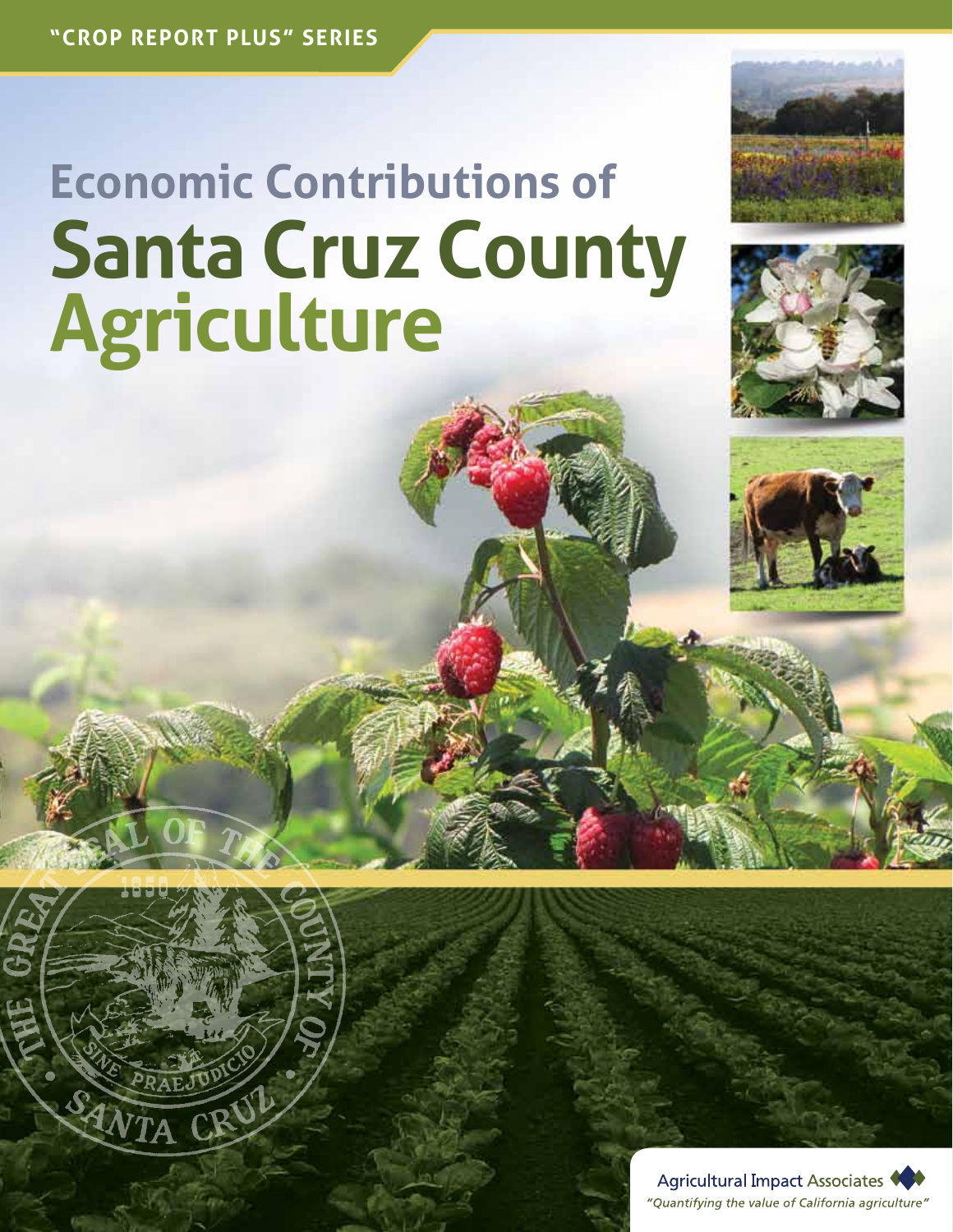# **Table of Contents**

| Figure 1. Distribution of Santa Cruz County Agriculture by Production Value<br>Figure 2. Ten Year Trends in Gross Production Values |
|-------------------------------------------------------------------------------------------------------------------------------------|
|                                                                                                                                     |
| Figure 3. Economic Effects of Farm Production 2011                                                                                  |
| Figure 4. Economic Effects of Locally Sourced, Value-Added Food Processing                                                          |
| Figure 5. Overall Economic Effects of Santa Cruz County Agriculture                                                                 |
| Figure 6. How Diverse is Santa Cruz County Agriculture?                                                                             |
|                                                                                                                                     |
|                                                                                                                                     |
|                                                                                                                                     |

*This report was produced by Agricultural Impact Associates LLC in 2013 under contract to the Santa Cruz County Agricultural Commissioner's Office. Dr. Jeff Langholz and Dr. Fernando DePaolis were the lead researchers. Crop Report PLUS is a registered trademark of Agricultural Impact Associates LLC.*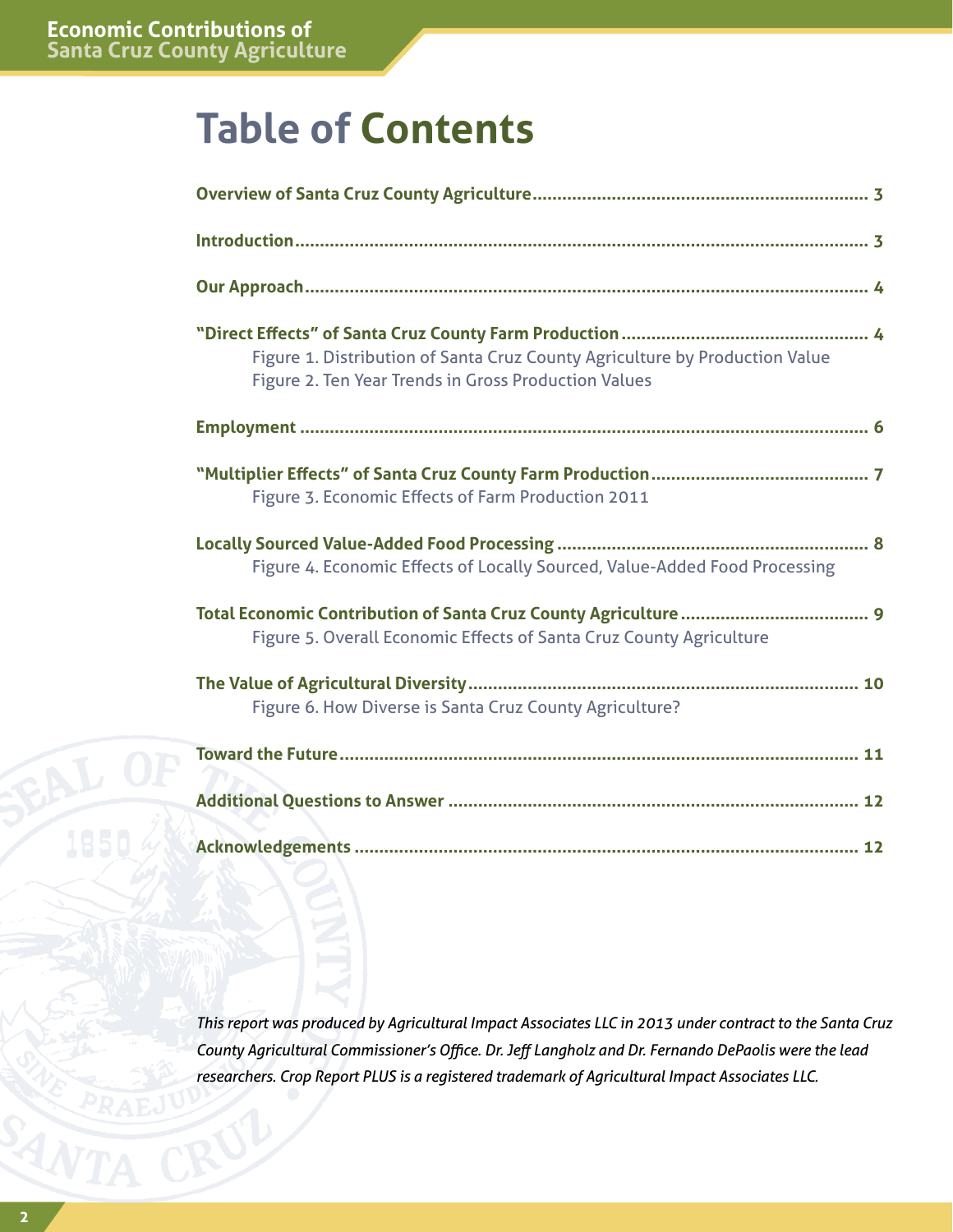# **Economic Contributions of Santa Cruz County Agriculture**

## **OVERVIEW: Santa Cruz County Agriculture**

**…contributes a total of \$1.46 billion to the local economy, including:**

- **\$898 million in direct economic output, which represents 5.2% of the county's total direct economic output.**
- **\$563 million in additional economic output in the form of expenditures by agriculture companies and their employees.**

**…provides 11,085 jobs in Santa Cruz County economy, including:**

- **• 6,151 direct employees, which is 4.5% of all jobs in the county or about 1 out of every twenty workers.**
- **• 4,934 additional jobs made possible by expenditures by agriculture companies and their employees.**

**…has exceptional diversity that provides critical economic stability within agriculture and to the county economy as a whole (Diversity Index of 2.01).**

### **Introduction**

Residents and visitors alike know and value the rural character of Santa Cruz County. Farmers markets overflow with fresh produce and community spirit. Fruits, vegetables, and nursery stock grow in fertile soils and a moderate climate. Clearly, agriculture plays a key role in sustaining a healthy local economy. What's not so clear, however, is the true size of that role. How much money does agriculture pump into the local economy? How many jobs does agriculture support? In other words, just how important is agriculture as a driver of the county's economic health?

This report sheds light on these and related questions. Using multiple data sources and advanced economic modeling techniques, it analyzes agriculture's total contribution to the Santa Cruz County economy. The report also examines agricultural diversity and its role in supporting economic resiliency, including a first-ever quantitative measure. On the whole, the findings offer important information for policy makers, the public, and anyone who values a vibrant local economy.



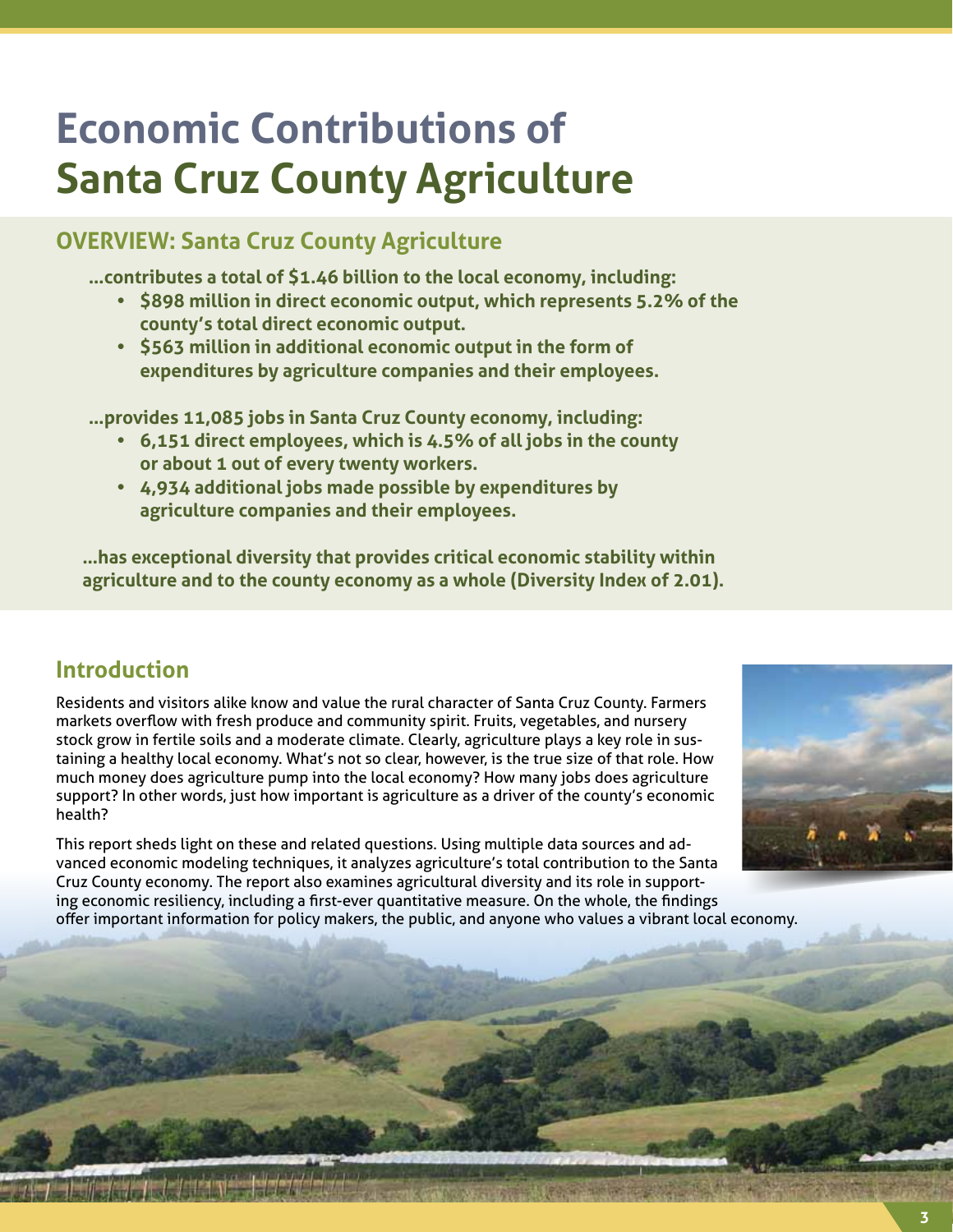#### **Our Approach**

When it comes to economic analysis, it's important to examine the fullest possible range of economic contributions. This report does that by focusing not just on *direct* economic effects such as farm production and employment, but also on *multiplier effects*. *Multiplier effects* are ripples through the economy. These ripples include inter-industry "business to business" supplier purchases, as well as "consumption spending" by employees. The Multiplier Effects section below explains this further.

It's appropriate to calculate *multiplier effects* when analyzing what economists call a *basic industry*. A *basic* 



*industry* is one that sells most of its products beyond the local area and thus brings outside money into local communities. Agriculture is a basic industry in Santa Cruz County, so this report includes *multiplier effects* when describing agriculture's total economic contribution.

Our analysis only examines agriculture's economic contributions. To understand agriculture's full economic impact, one would also need to assess agricultural-related costs to society, for example net impacts on water and other natural resources. These impacts are important but lie beyond the scope of this study.

Our calculations draw from local and national data sources. Local sources include annual Crop Reports and industry experts. National data sources included federal government statistics and a widely used economic modeling program called IMPLAN®. Where data judgments were required, we used the most conservative (lowest) numbers and adjusted IMPLAN figures based on consultations with local experts and other sources. Except where otherwise

noted, all figures are from the year 2011, the most recent dataset available. Please contact the authors for additional details on the methods used.

#### **"Direct Effects" of Santa Cruz County Farm Production**

This section focuses on the simplest measures of economic output: production and employment. It describes total farm production and how production has changed over recent years, as well as the number of agriculture jobs

**Figure 1** shows the various categories that make up Santa Cruz County farm production value. Fruit Crops are the single largest production category by dollar value, comprising 67% of the county total. Berries dominate this category, especially strawberries (\$198 million), raspberries (\$132 million), and blackberries (\$29 million). Nursery Crops represent the second largest category (22%), including key crops such as cut flowers (\$67 million) and landscape plants (\$24 million). Together, these two categories account for 89% of the county's direct farm production values. Total farm production value for 2011 was \$566 million. This gross value does not reflect net profit or loss experienced by individual growers or by the industry as a whole. Interested readers are encouraged to consult the annual Crop Report for additional details.

On average, the county's agricultural crops produced \$29,181 per acre. This figure includes fruit, vegetables, and nursery crops. It does not include field crops, livestock, or timber. Berries alone were worth \$49,003 per acre.



**Figure 1. Distribution of Santa Cruz County Agriculture by Production Value**

*Source: 2011 Santa Cruz County Crop Report and IMPLAN*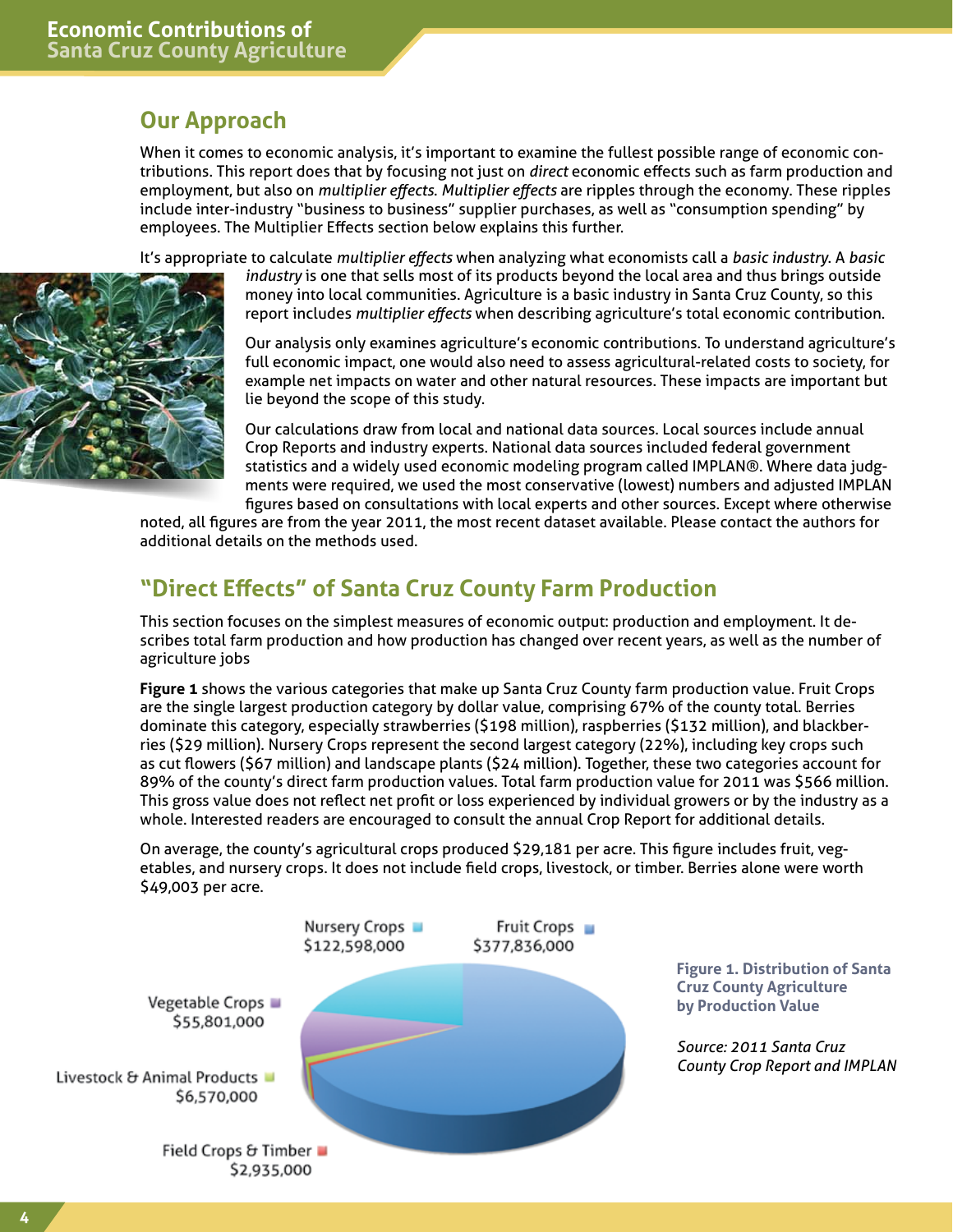How has farm production changed over time? **Figure 2** shows ten-year production trends. It specifies not just the production trend for a given category, but also growth rates. It also adjusts for inflation using a standard measure called the Consumer Price Index (CPI).

For example, the cumulative growth in agricultural production for ten years following 2001 was 55%, from \$365.1 million to \$566.7 million. Such growth is especially impressive given that two economic recessions occurred during this time. Based on the Consumer Price Index, inflation totaled 27% over the decade. This means that the "real" (inflation adjusted) production increase was 28%, or about half the original figure. Growers made more revenues than ever in 2011, but they also paid 27% more for production costs such as hoop houses, transplants, labor, fuel, and everything else compared to a decade prior. **Figure 2** shows inflation-adjusted effects on specific production categories. Vegetable Crops and Field Crops & Timber, for example, were both negative for the decade.

| <b>Selected Farm</b>            | <b>Production Value</b> |               | <b>Total</b>  | Inflation-      |
|---------------------------------|-------------------------|---------------|---------------|-----------------|
| <b>Production Sectors</b>       | 2001                    | 2011          | <b>Change</b> | <b>Adjusted</b> |
| <b>Fruit Crops</b>              | \$222,548,000           | \$377,836,000 | 69.8%         | 42.8%           |
| <b>Nursery Crops</b>            | \$75,025,000            | \$122,598,000 | 63.4%         | 36.4%           |
| <b>Vegetable Crops</b>          | \$59,554,000            | \$55,801,000  | $-6.3%$       | $-33.3%$        |
| Livestock & Animal Products     | \$3,086,000             | \$6,570,000   | 112.9%        | 85.9%           |
| <b>Field Crops &amp; Timber</b> | \$4,897,000             | \$2,935,000   | $-40.1%$      | $-67.1%$        |

#### **Figure 2. Ten-Year Trends in Gross Production Values**

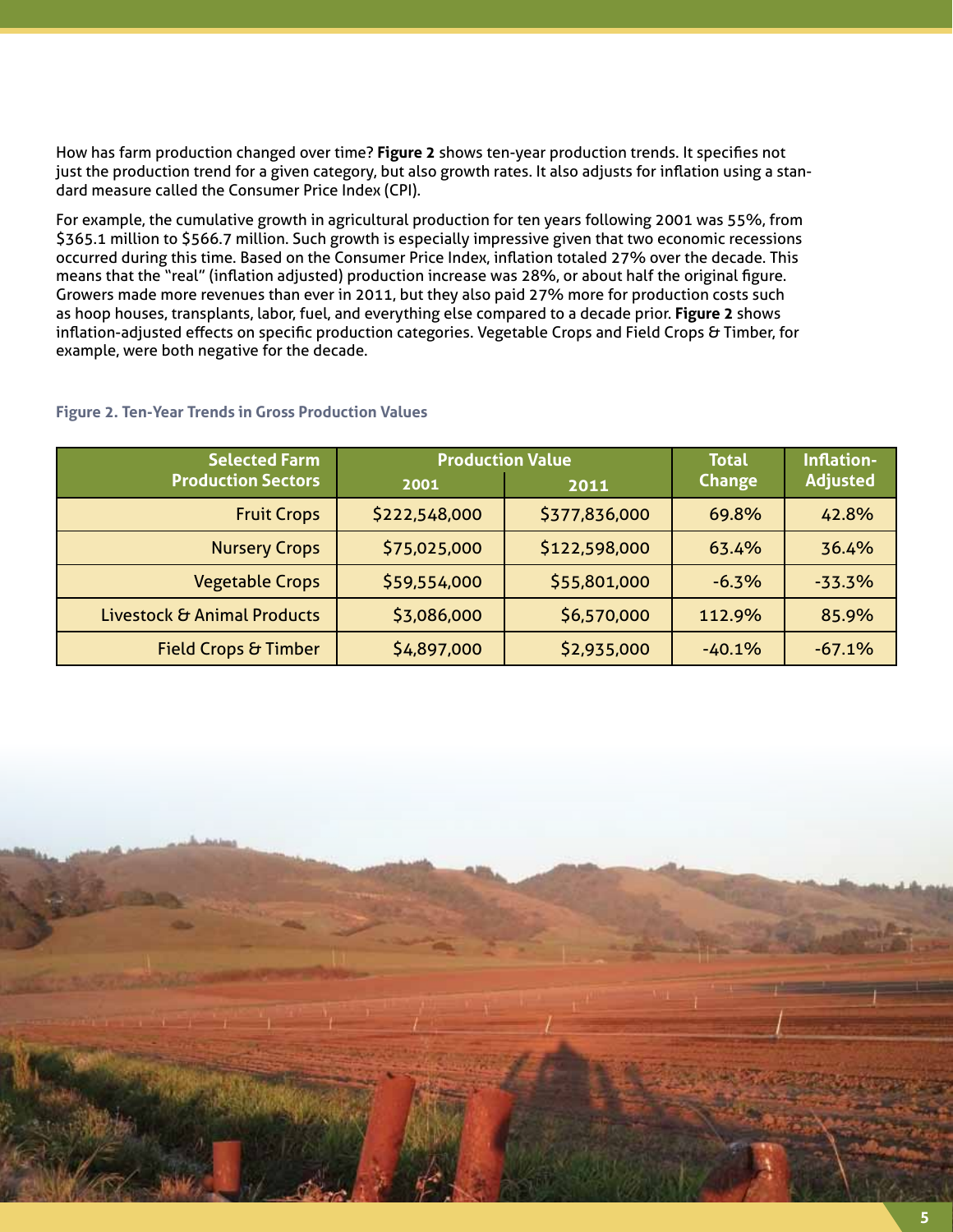

#### **Employment**

How many people work in agricultural production? Agricultural production directly employed 5,378 people in Santa Cruz County. The figure encompasses a wide range of production-related jobs, including not just cultivating and harvesting tasks, but also field activities (equipment operation and pest control among others) and office activities (such as sales and administration). It is clear that employment in agriculture includes a variety of occupations with a wide range of skill levels.

It does not include food processing jobs, which we discuss below. The total also includes timber-related jobs, but does not include employment attributable to the county's commercial fishing sector. Unfortunately, employment data for prior years are incomplete and poor quality, making historical comparisons impractical.

Additional contributions of agriculture to local employment are discussed later in this report. Many workers are employed in value added food processing businesses. There are also jobs (referred to as "indirect" in this report) in businesses that provide service to agriculture, such as companies that sell or repair farm equipment, provide packaging, etc.

Agriculture is related to many other employment opportunities in the county that are not included in the direct or indirect agricultural employment figure because they are not paid by an agricultural firm or their suppliers. Santa Cruz is home to numerous public and private institutions that employ researchers and scientists to work on pest, soil and water management, disease resistance, and sustainable agriculture. There are also jobs created in agricultural education and communication, agricultural regulation, agricultural engineering, and food safety. Some of the institutions in our county include University of California-Santa Cruz, Cabrillo College, LifeLab, Farm Bureau, California Certified Organic Farmers (CCOF), to name but a few.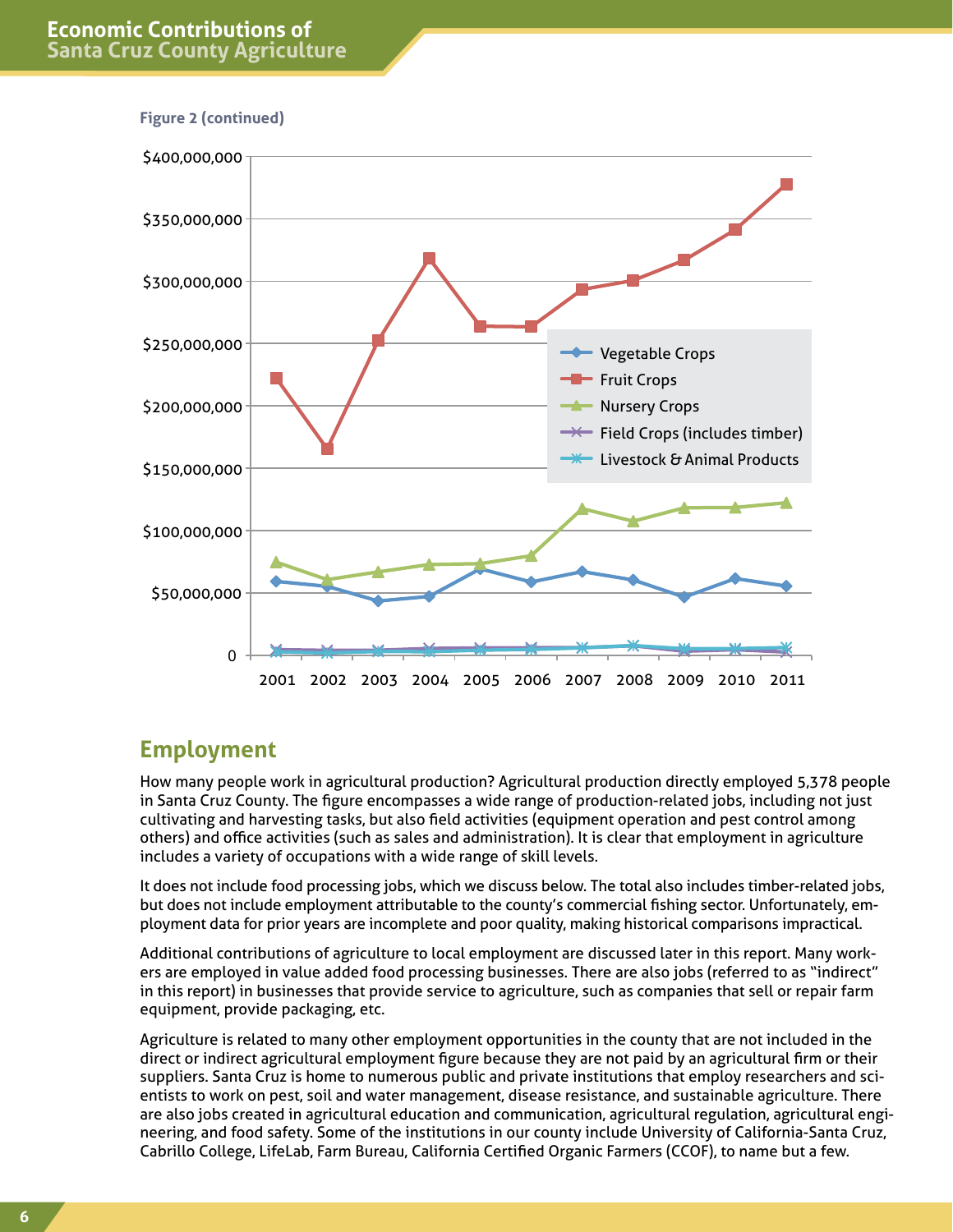#### **"Multiplier Effects" of Santa Cruz County Farm Production**

This section quantifies the economic "ripples" that farm production creates in the local economy. These ripples take two forms: *indirect effects* and *induced effects*. The first consist of "business to business" supplier purchases. For example, when a grower buys farm equipment, fertilizer, seed, insurance, banking services, and other inputs, the grower creates *indirect effects*. The second ripple type, *induced effects*, consist of "consumption spending" by agriculture business owners and employees. They buy housing, healthcare, leisure activities, and other things for their households. All of this spending creates ripples in the economy.

**Figure 3** shows agriculture's direct, indirect, and induced economic effects within the county, for major production categories. The numbers use IMPLAN multipliers for each sector, which are rooted in U.S. Bureau of Economic Analysis production data and other sources. Including multiplier effects, the direct production value mentioned above for fruit, vegetables, and nursery crops (\$29,181 per acre) rises to \$50,621. For berries (\$49,003), it rises to \$85,006 per acre.

**Agriculture produced 566 million in direct output. Multiplier effects bring the total value to \$979.8. Indirect and induced spending supported an additional 3,700 jobs within the county, bringing agriculture-related production's total employment to 9,078.**

|                                 | <b>Output Effect (\$ Millions)</b> |                 |                |              |
|---------------------------------|------------------------------------|-----------------|----------------|--------------|
| <b>Farm Production Sectors</b>  | <b>Direct</b>                      | <b>Indirect</b> | <b>Induced</b> | <b>TOTAL</b> |
| <b>Fruit Crops</b>              | \$377.8                            | \$90.2          | \$178.8        | \$646.8      |
| <b>Nursery Crops</b>            | \$122.6                            | \$13.7          | \$88.8         | \$225.1      |
| <b>Vegetable Crops</b>          | \$55.8                             | \$14.1          | \$23.1         | \$93.0       |
| Livestock & Animal Products     | \$6.6                              | \$1.4           | \$1.9          | \$9.9        |
| <b>Field Crops &amp; Timber</b> | \$2.9                              | \$1.2           | \$0.9          | \$5.0        |
| <b>TOTAL ECONOMIC OUTPUT</b>    | \$565.7                            | \$120.6         | \$293.5        | \$979.8      |
|                                 | <b>Employment Effect (# Jobs)</b>  |                 |                |              |
|                                 | <b>Direct</b>                      | <b>Indirect</b> | <b>Induced</b> |              |
| <b>TOTAL EMPLOYMENT</b>         | 5,378                              | 1,154           | 2,546          | 9,078        |

**Figure 3. Economic Effects of Farm Production**

*Dollar values are in \$ millions. Figures are for 2011 and come from IMPLAN, Crop Reports, and U.S. Bureau of Economic Analysis.*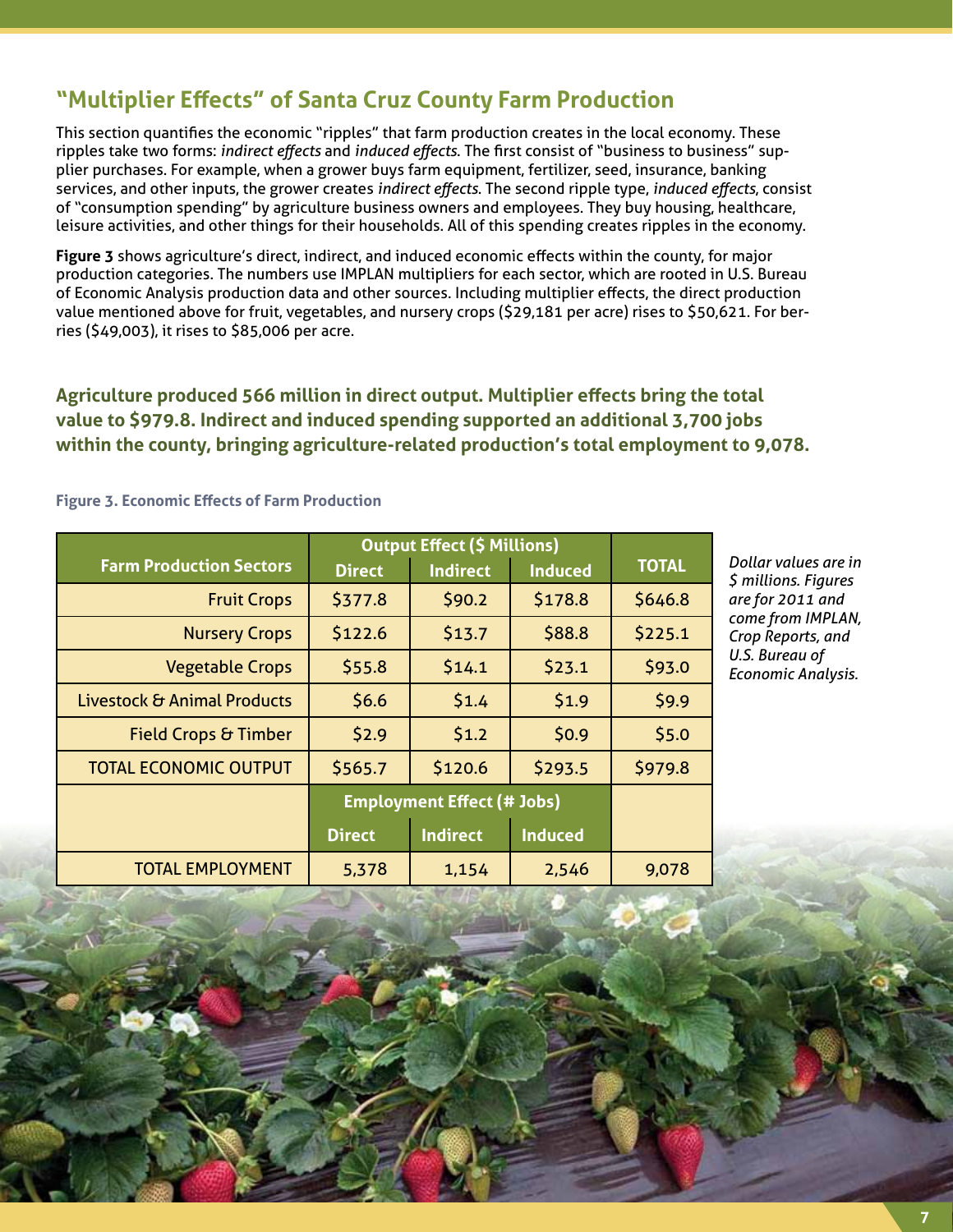#### **Locally Sourced, Value-Added Food Processing**

Farm production tells only part of the story. Santa Cruz County is home to several food processors that play a key role in the local economy. Some of these local processors – for example in berries and apples – are household names not just in California, but across the U.S. and even overseas. This section captures the economic value of local food processing. It is neither an exact science nor a full assessment, but rather gives the reader a basic overview of the topic.

To avoid overstating the numbers, we only included food manufacturers and sectors that fit two strict criteria: 1) they use mostly local agricultural inputs; and 2) they are unlikely to exist here without the presence of the associated agricultural sector. Many processing facilities would not exist in Santa Cruz County were it not for the abundant supply of vegetables, berries, apples, and other raw agricultural products.

On the other hand, we did not include the county's \$35.1 million per year bread and bakery product manufacturing sector because the sector sources much of its flour, yeast, and other raw products elsewhere. Similarly, we excluded the county's \$16.5 million beer brewing industry because local breweries get most of their barley, hops, and other key ingredients from the Pacific Northwest and Germany. The same applies to the county's \$12.5 million/year seasoning and dressing manufacturing sector, with most spice ingredients sourced outside the county.

We also took precautions to avoid double counting. For example, we did not factor wine grape production into this section because the Farm Production section above already captures the dollar value of wine grapes. We only calculated the dollar value that wineries add to wine grapes by producing wine. The same applies to apples and apple products, berries and berry products, and other crops linked to local processing.

**Figure 4** shows the economic effects of locally sourced, value-added food processing. Note that category names follow a standard classification system used nationwide, called the North American Industrial Classification System (NAICS). Each NAICS category has an explicit definition. For example, the NAICS category "All other food manufacturing" includes processed leafy greens, peeled or cut vegetables, and other perishable prepared foods. We selected and validated the categories and numbers in consultation with local experts.

**Local food processing produced an estimated \$332 million in direct output. Multiplier effects bring the total value to \$481 million. The sector directly employed 773 workers. These workers and their employers spent enough money in the local economy to support an additional 1,234 jobs, bringing Santa Cruz County's total food processing employment effect to 2,007.**

| <b>Selected Food</b>                                      | <b>Output Effect (\$ Millions)</b> |                 |                |              |
|-----------------------------------------------------------|------------------------------------|-----------------|----------------|--------------|
| <b>Processing Sectors</b>                                 | <b>Direct</b>                      | <b>Indirect</b> | <b>Induced</b> | <b>TOTAL</b> |
| <b>Frozen Food Manufacturing</b>                          | 566.1                              | \$20.8          | \$11.0         | \$97.9       |
| Fruit & Vegetable Canning,<br><b>Pickling, and Drying</b> | \$207.9                            | \$60.7          | \$27.9         | \$296.5      |
| <b>All other Food Manufacturing</b>                       | \$6.0                              | \$2.1           | \$1.0          | \$9.1        |
| <b>Wineries</b>                                           | \$52.4                             | \$17.3          | 57.7           | \$77.4       |
| <b>TOTAL ECONOMIC OUTPUT</b>                              | \$332.4                            | \$100.9         | \$47.6         | \$480.9      |
|                                                           | <b>Employment Effect (# Jobs)</b>  |                 |                |              |
|                                                           | <b>Direct</b>                      | <b>Indirect</b> | <b>Induced</b> |              |
| <b>TOTAL EMPLOYMENT</b>                                   | 773                                | 828             | 406            | 2,007        |

**Figure 4. Economic Effects of Locally Sourced, Value-added Food Processing**

*Sources: IMPLAN, U.S. Bureau of Economic Analysis, and local industry experts. All figures are for 2011.*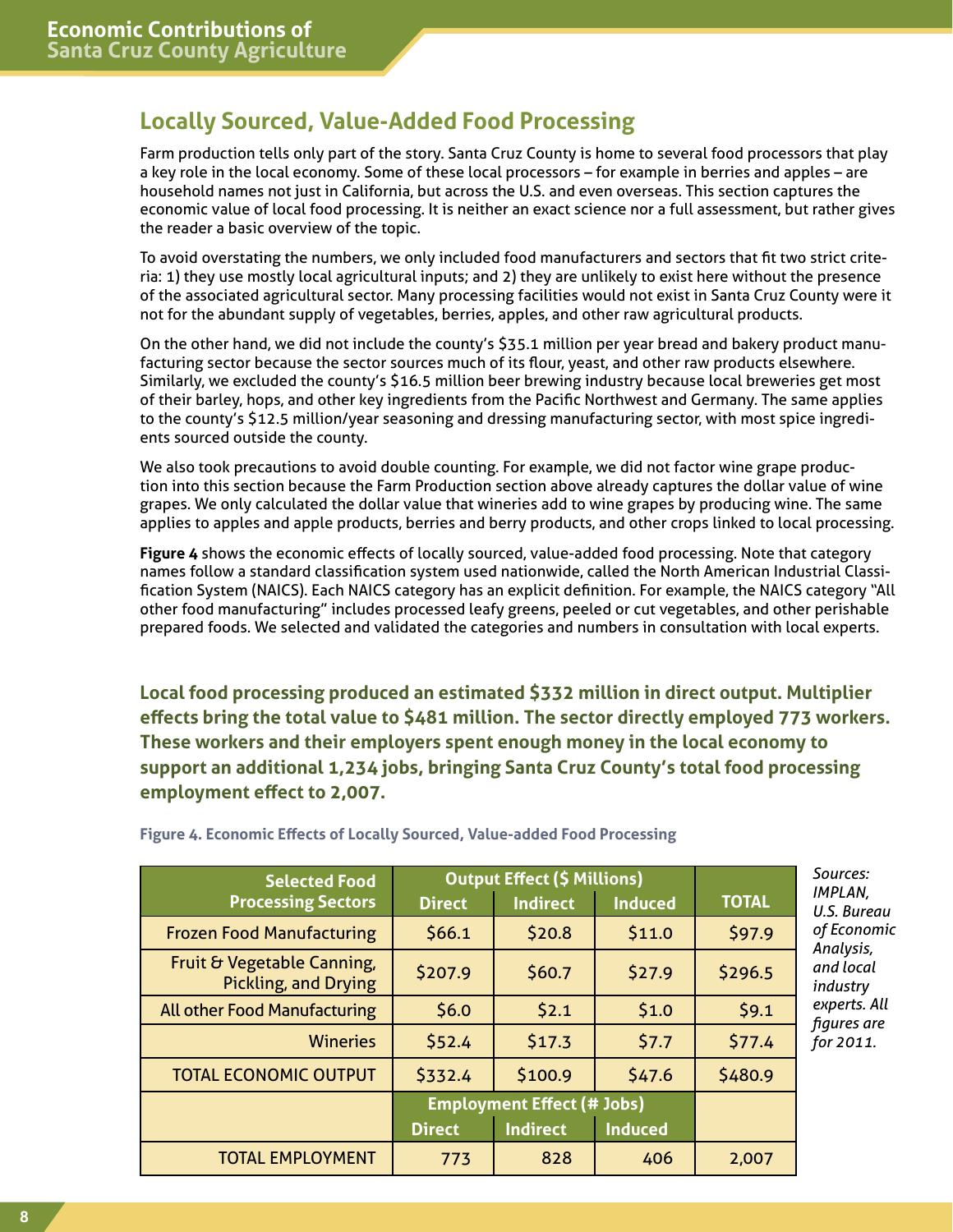#### **Total Economic Contribution of Santa Cruz County Agriculture**

The previous sections have provided key pieces to an economic puzzle. This section combines those puzzle pieces into a final picture showing the overall economic effect of Santa Cruz County agriculture.

As **Figure 5** shows, the total economic contribution of Santa Cruz County agriculture is \$1.46 billion. This consists of \$898 million in direct output from production and processing, plus \$563 million in multiplier effects. Total employment is 11,085. This includes 6,151 jobs directly in agriculture, which represents 4.5% of the county's total jobs or about 1 out of every 20 workers. Agriculture companies paid \$7.7 million in indirect business taxes for 2011. This included excise taxes, property taxes, fees, licenses, and sales taxes. It did not include taxes on profit or income.



#### **Figure 5. Overall Economic Effects of Santa Cruz County Agriculture**

| <b>Type of Effect</b>                               | <b>Direct</b> | <b>Indirect</b> | Induced | <b>TOTAL</b> |
|-----------------------------------------------------|---------------|-----------------|---------|--------------|
| <b>FARM PRODUCTION SECTOR</b>                       |               |                 |         |              |
| <b>Output Effect (\$ Millions)</b>                  | \$565.7       | \$120.6         | \$293.5 | \$979.8      |
| <b>Employment Effect (# Jobs)</b>                   | 5,378         | 1,154           | 2,546   | 9,078        |
|                                                     |               |                 |         |              |
| LOCALLY SOURCED, VALUE-ADDED FOOD PROCESSING SECTOR |               |                 |         |              |
| <b>Output Effect (\$ Millions)</b>                  | \$332.4       | \$100.9         | \$47.6  | \$480.9      |
| <b>Employment Effect (# Jobs)</b>                   | 773           | 828             | 406     | 2,007        |
|                                                     |               |                 |         |              |
| <b>TOTAL VALUE OF AGRICULTURAL SECTOR</b>           |               |                 |         |              |
| <b>Output Effect (\$ Millions)</b>                  | \$898.1       | \$221.5         | \$341.1 | \$1,460.7    |
| <b>Employment Effect (# Jobs)</b>                   | 6,151         | 1,982           | 2,952   | 11,085       |

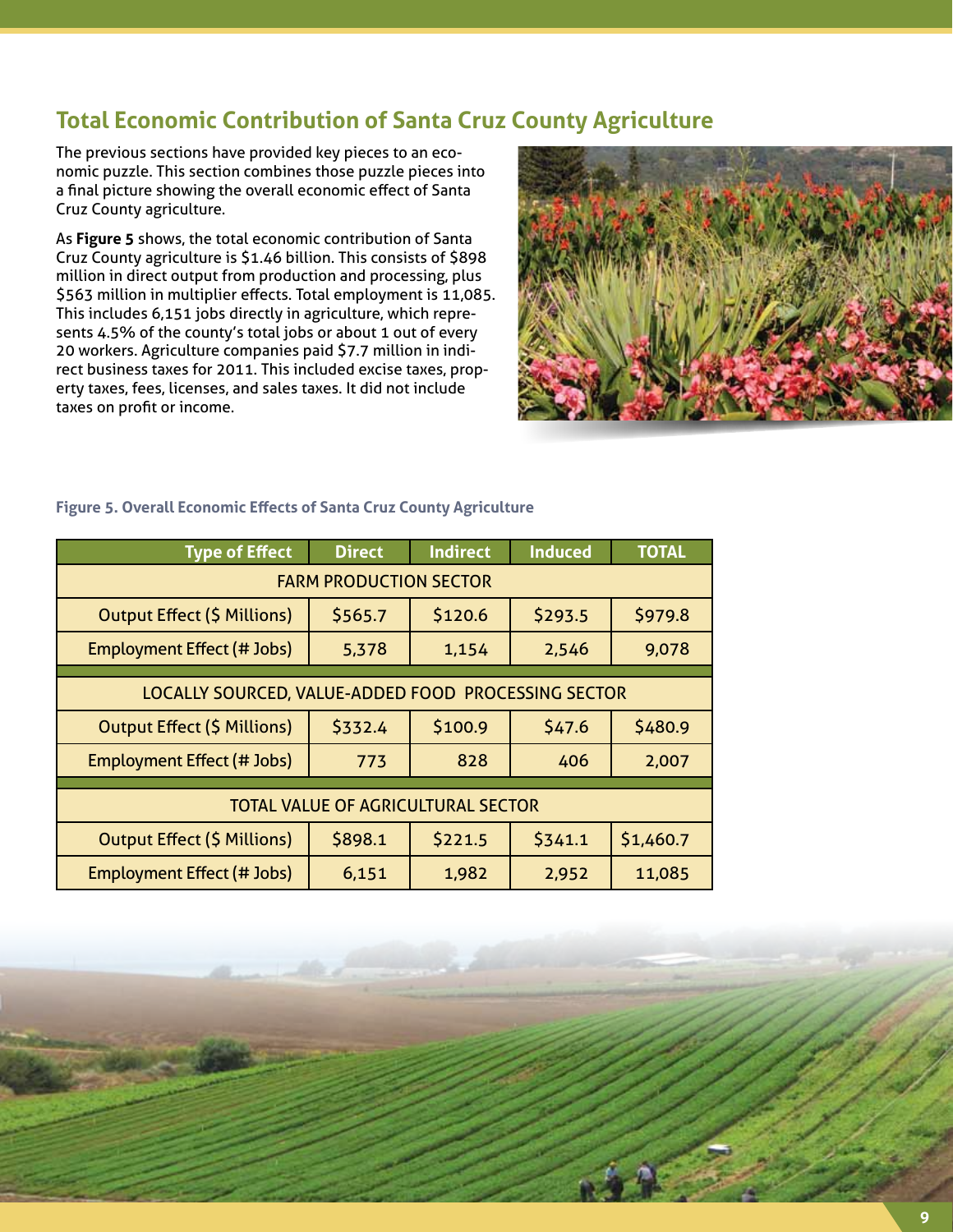### **The Value of Agricultural Diversity**

It is widely accepted by economists that a diverse economy is a resilient economy. Any region that depends on a large number of economic sectors will generally be less vulnerable to catastrophic shocks. This important economic principle applies to agricultural diversity, too. For example, a county with just one or two main crops faces higher vulnerability to shocks in the form of price drops, disease outbreaks, new regulations, and other unpleasant surprises. Meanwhile, a county with a diverse agricultural industry can withstand shocks to certain crops without unraveling the entire agricultural economy. Bottom line: having "all



your eggs in a single basket" is never a good idea, especially when it comes to something as economically important as agriculture. Agricultural diversity is like a valuable insurance policy against economic calamity.

People see assorted crops growing in well-tended fields. They see farmers markets overflowing with different kinds of food. But no one has attempted to quantify that diversity or its economic value. Part of the reason is that measuring diversity is a complex job. It requires more than just counting the different things for sale at the farmers market or listed in the annual Crop Report. Measuring diversity includes the number of different crops grown as well as the assessing their economic abundance or evenness.

For example, imagine two California counties where the annual farm production value is \$100 million each. Both counties grow ten different kinds of crops. In County "A," a single crop contributes 91% of the revenue and the nine other crops make up 1% each. In County

"B" the ten crop types all contribute equally, at 10% each. Both counties have the same number of crops and total revenues, but County "B" is much more diverse. Thus, we could expect County "B" to be much more resilient to economic shocks than County "A".

To measure agricultural diversity in Santa Cruz County, we started by creating a list of specific crops mentioned in Crop Reports. We only used crops for which production values were provided, even though the total number of commercial crops grown in the county is certainly much larger. For example, blackberries had \$29.4 million in revenues for 2011 and Brussels sprouts had \$9.9 million. Careful lumping and splitting resulted in 18 different crop categories consistently reported over the past decade. Next, we applied the list of crops and production values to the formula above. The analysis, as described above, resulted in a 2011 Diversity Index score (called the Shannon-Weaver index) of 2.01, or just over 48% of the maximum possible of 4.17 (if all 18 crops were grown in the same proportions).

It must be noted that many more than 18 crops are grown in the county. The Crop Reports bundle together over 30 crops under the "miscellaneous vegetables" category. These include commonly known vegetables like cucumbers, chard and fennel, as well as celery root, bok choi, arugula, rutabaga, and a multitude of herbs. The wide range of crops, including fresh herbs, grown in the county benefits restaurants that purchase them to provide fresh local fare. It also attracts tourists, who come to attend farm tours and dinners, go to farmers markets, or pick their own produce. All this enhances the economic diversity of Santa Cruz county, but a quantitative assessment of those benefits exceed the scope of this report.

**Figure 6** shows how the Diversity Index has fluctuated over the past decade. Note that the diversity index was 2.21 in 2002. It dropped through 2004, climbed a bit the next year, then trended slightly downward for the rest of the decade, with a total net drop of 9%. This does not mean that fewer crop types are being grown in the county. It means that a small number of crops have grown to represent larger pieces of the economic pie, for example strawberries and raspberries.

The score can allow useful comparisons between Santa Cruz County agriculture and other counties in California and beyond. Because Santa Cruz is an innovator when it comes to measuring agricultural economic diversity, the number of external comparisons remains limited at this time. Potential comparisons will no doubt grow over time as more counties follow Santa Cruz's example. In the meantime, Santa Cruz residents can take pride in having one of the most economically diverse agricultural industries anywhere, with numbers to prove it.

The Diversity Index built for this report is an "economic" measure of diversity and it does not include other measures of biodiversity. The county has a diversity of agricultural systems, from conventional and organic farms, to large and small farms, from single crop production to farms that grow a multitude of crops. The benefits of diversified systems are being explored by the UC Santa Cruz Center for Agroecology and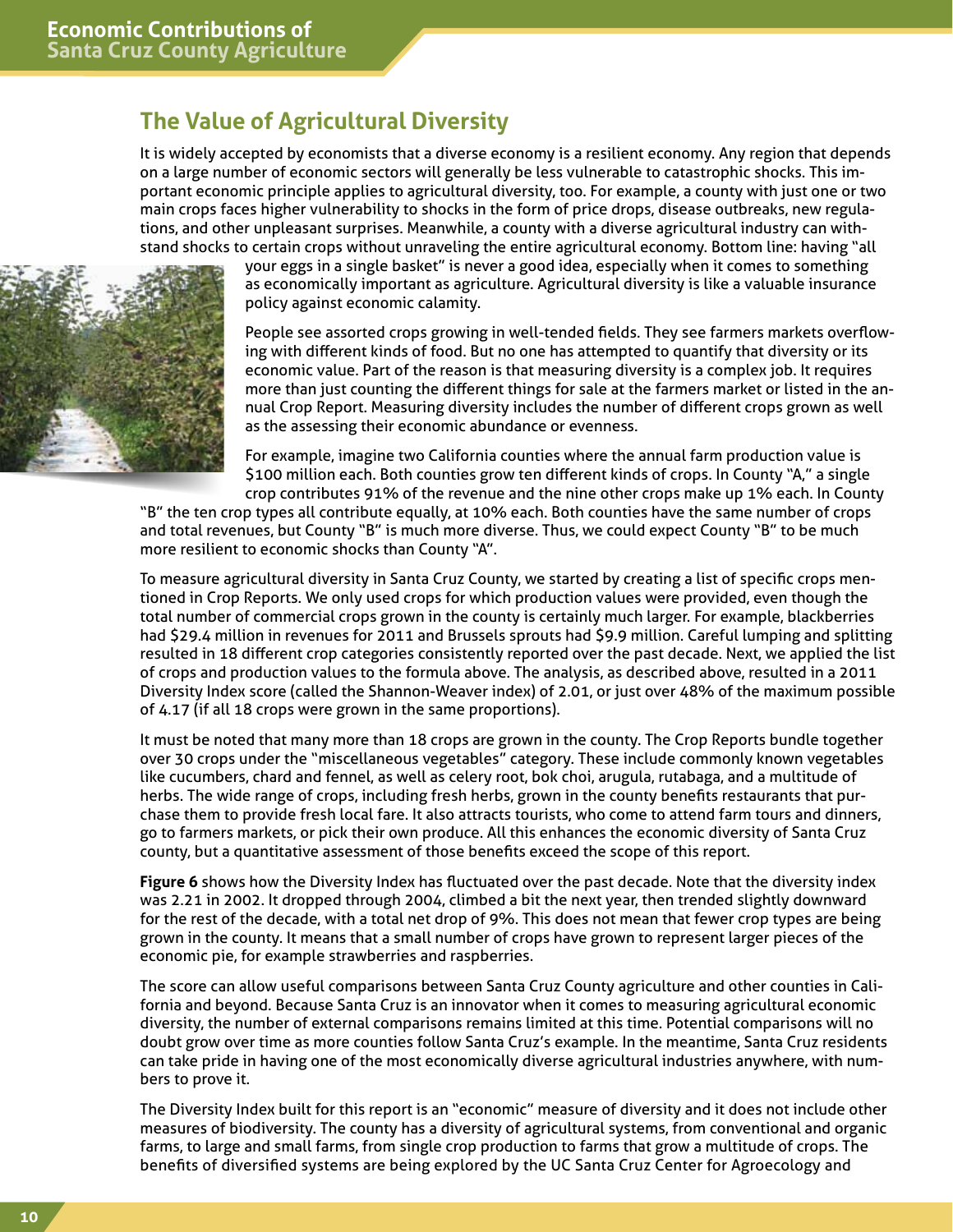Sustainable Farming. This 30-acre research, teaching, and training facility grows (and sells) 40 – 60 different varieties of crops. Nutrient management, crop rotation, cover cropping, pest and disease control, and guided farm tours are among the elements of this valuable resource in our county. The center trains 45 apprentices and hundreds of undergraduate students per year while also conducting federally funded research on a wide variety of fruit and vegetable crops.





#### **Toward the Future**

This report has documented the powerful role that Santa Cruz County agriculture plays as a local economic driver. Agriculture contributes \$1.46 billion to the county economy. This far exceeds direct production values reported in Crop Reports, for example the \$566 million figure reported for 2011. Agriculture also plays a key role in county employment, directly or indirectly supporting 11,085 jobs. Finally, agriculture's impressive diversity provides critical economic stability to the county. The economic value of this stability is certainly high, albeit hard to quantify.

Agriculture is an important pillar of the Santa Cruz County economy and represents a vital link to both the county's cultural past and competitive future. Although this report has presented many facts and figures, it has barely begun to fill key information gaps about agriculture's role. The process of developing this report has raised several additional questions (see next page) that lie beyond the scope of this report but may warrant future research. In the meantime, the findings herein provide the clearest picture yet of Santa Cruz County agriculture's important economic role.